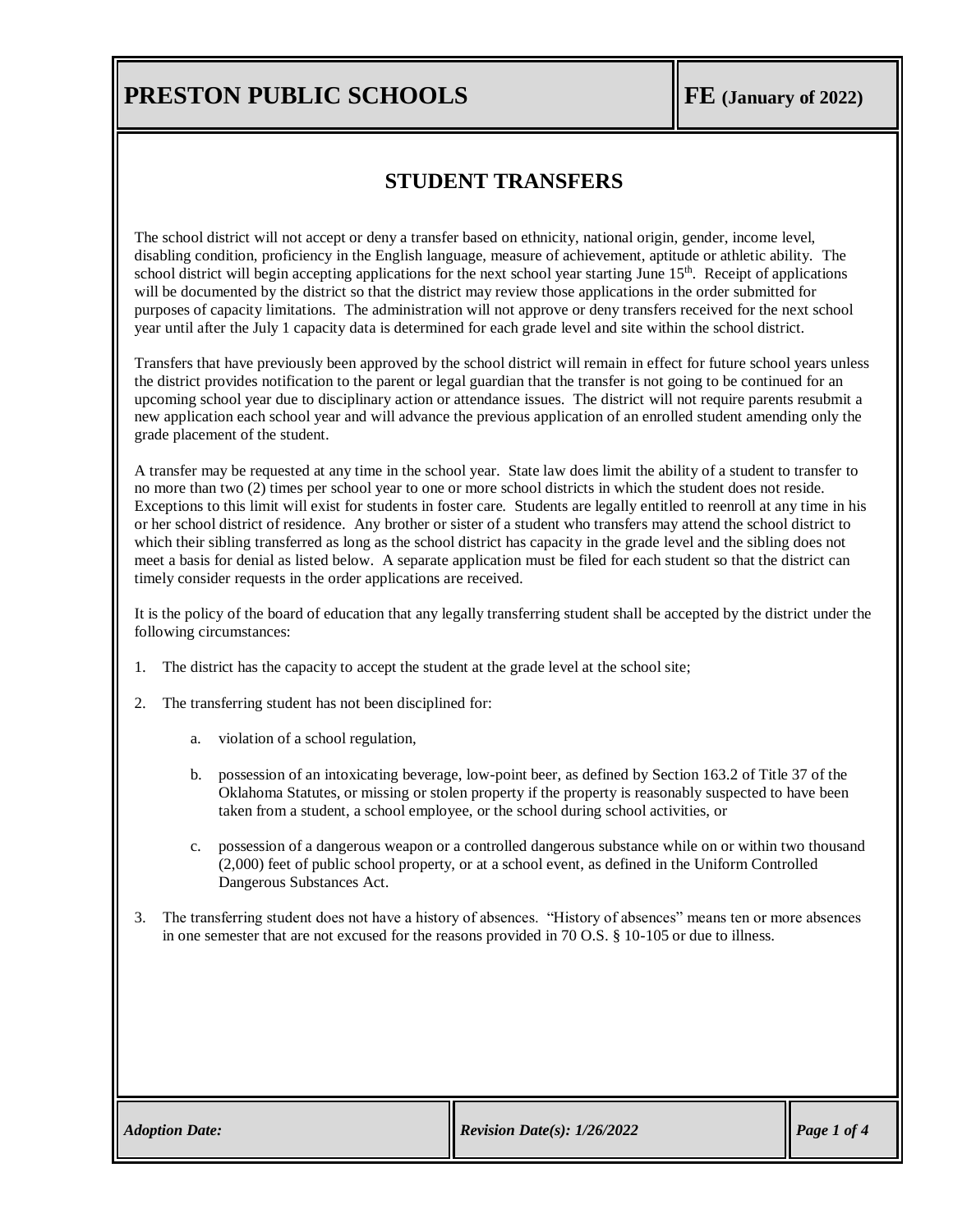### **PRESTON PUBLIC SCHOOLS FE** *FE FE FE*

#### **TRANSFER POLICY(Cont.)**

By the first day of January, April, July and October, the board of education shall establish the number of transfer students the district has the capacity to accept in each grade level for each school site within the district. The number of transfer students for each grade level at each site that the district has the capacity to accept will be posted in a prominent place on the school district's website. The district shall report to the State Department of Education the number of transfer students for each grade level for each school site which the district has the capacity to accept.

The district has a capacity of 40 in Grade PK at Preston Elementary School. The district has a capacity of 40 in Grade K at Preston Elementary School. The district has a capacity of 40 in Grade 1st at Preston Elementary School. The district has a capacity of 40 in Grade 2nd at Preston Elementary School. The district has a capacity of 40 in Grade 3rd at Preston Elementary School. The district has a capacity of 40 in Grade 4th at Preston Elementary School. The district has a capacity of 40 in Grade 5th at Preston Elementary School. The district has a capacity of 40 in Grade 6th at Preston Elementary School. The district has a capacity of 40 in Grade 7th at Preston Elementary School. The district has a capacity of 40 in Grade 8th at Preston Elementary School. The district has a capacity of 40 in Grade 9th at Preston High School. The district has a capacity of 40 in Grade 10th at Preston High School. The district has a capacity of 40 in Grade 11th at Preston High School. The district has a capacity of 40 in Grade 12th at Preston High School.

A student shall be allowed to transfer to a district in which the parent or legal guardian of the student is employed as a teacher as per 70 O.S. § 8-113.

The district will approve or deny the application and notify the parent of the student of the determination in writing within thirty (30) days of receiving an application. The school district shall enroll transfer students in the order in which they submit their applications. If the number of student transfer applications exceeds the capacity of the district, the district shall select transfer students in the order in which the district received the application. Students who are the dependent children of a member of the active uniformed military services of the United States on full-time active-duty status and students who are the dependent children of the military reserve on active duty orders shall be eligible for admission to the school district regardless of capacity of the district. Students shall be eligible for military transfer if:

- 1. At least one parent of the student has a Department of Defense issued identification card; and
- 2. At least one parent can provide evidence that he or she will be on active-duty status or active-duty orders, meaning the parent will be temporarily transferred in compliance with official orders to another location in support of combat, contingency operation or a national disaster requiring the use of orders for more than thirty (30) consecutive days.

If the transfer application is accepted, the district shall notify the parents of the acceptance. The parent shall provide the district with written notification that the student will be enrolling within ten (10) days of notification of acceptance. Failure to notify the school district within ten (10) days of acceptance shall result in the cancellation of the transfer. The district will provide a written noticed of the cancellation to the parent of the student immediately upon cancellation. If accepted, a student transfer is granted for the existing school year and may continue to attend in

| <b>Adoption Date:</b> | <b>Revision Date(s): <math>1/26/2022</math></b> | Page 2 of 4 |
|-----------------------|-------------------------------------------------|-------------|
|-----------------------|-------------------------------------------------|-------------|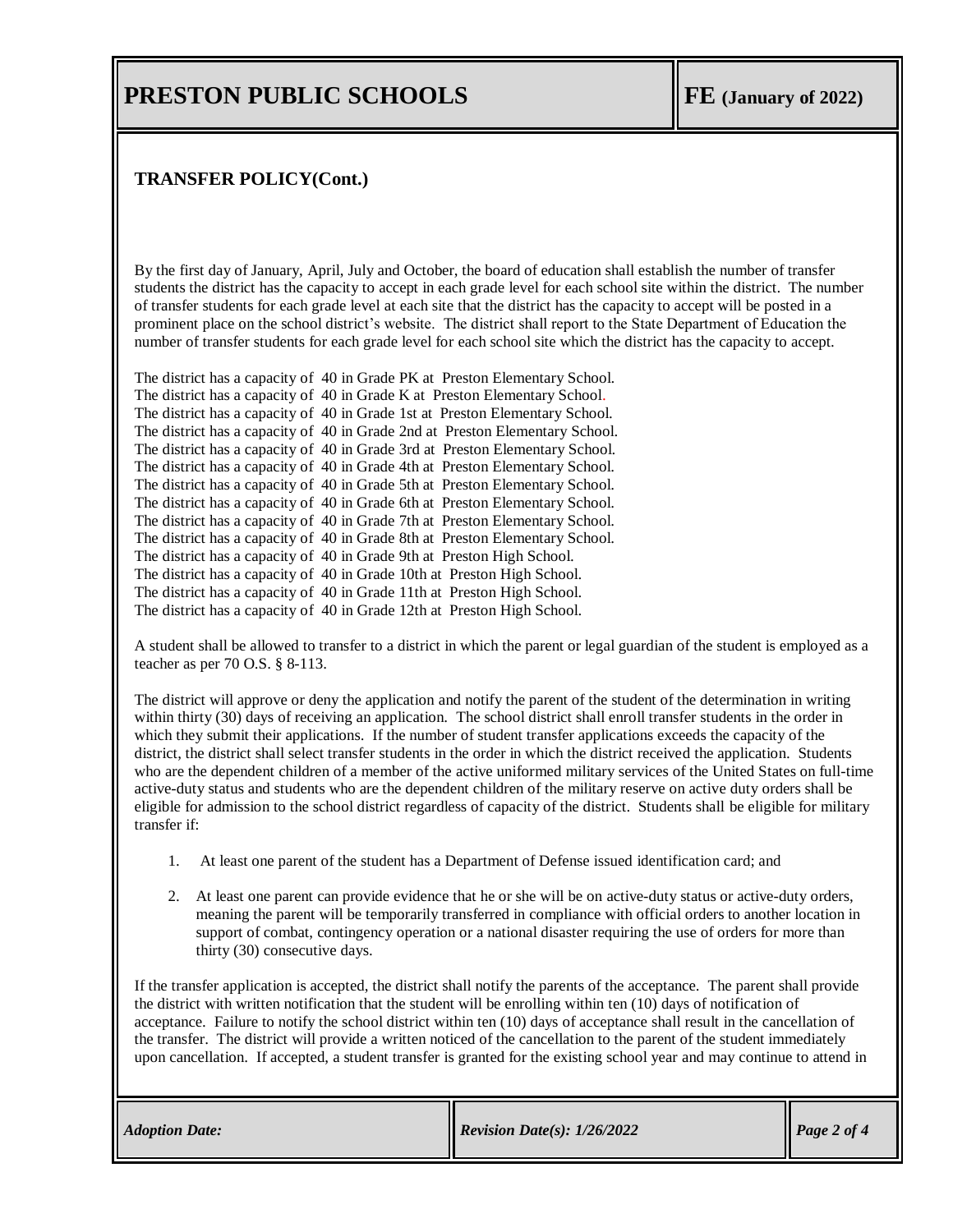# **PRESTON PUBLIC SCHOOLS FE** *FE FE FE*

future years. At the end of the school year, the district may deny continued transfer of the student due to disciplinary reasons or a history of absences. Written notice of the intention to deny continued transfer of the student shall be given to a parent of a student no later than July 15. The parent may appeal the denial of a continued ansfer.

If a transfer request is denied by the school district, the district shall provide notification of the denial in writing to the parent by either hand-delivery, by U.S. Mail or electronic mail. The notification shall include:

- 1. An explanation including but not limited to any citation to the statute, regulation, or school district policy under which the denial was made;
- 2. A copy of the policy adopted by the district for determining the number of transfer students the school district has the capacity to accept;
- 3. A copy of 210:10-1-18.1 from the Administrative Code; and
- 4. The date upon which the appeal will be due.

If a transfer request is denied by the administration, the parent or legal guardian of the student may appeal the denial within ten (10) days of notification of denial to the board of education. If notification was hand-delivered, the appeal period shall begin the day after the notification is delivered. If notification is sent by U.S. Mail, the appeal period shall begin three (3) days after the notification is mailed. If notification is sent via electronic mail, the appeal period shall begin the day after the notification is sent. The board of education shall consider the appeal at its next regularly scheduled board meeting if notice is provided prior to the statutory deadline for posting the agenda for the meeting The board of education shall accept an otherwise untimely appeal if a parent of a student can establish that they did not receive actual notice of the notification denying the transfer request, and the appeal was submitted within ten (10) days after the parent of the student actually received notice.

The appeal to the board of education shall be submitted to the office of the superintendent. The appeal shall include the following:

- 1. The name, address and telephone number of the parent of the student and the student for whom the appeal is being taken;
- 2. The date the district gave notice denying the transfer request;
- 3. The basis for appealing the decision of the school district; and
- 4. The name, address and telephone number of the legal representative, if applicable.

During the appeal, the board will review the action of the administration and the appeal paperwork submitted by the parent of the student to make sure that the district policy was followed with regard to the denial of the transfer. The board of education will meet in an executive session to review the educational records of the student. If the policy was not followed, the board of education shall return to open session to vote to overturn the denial and the transfer will be granted. This will be a paper appeal and will include the written documentation utilized by the school district as well as a written response from the parent or legal guardian which explains why the policy was not followed.

If the board of education votes to deny an appeal of a request to transfer, the board of education shall instruct the superintendent to provide notification of denial in writing to the parent of the student by either hand-delivery, by U.S. Mail, or by electronic mail. The notification shall include:

- 1. An explanation, including the legal citation to the statute, regulation, or school district policy under which the denial was made;
- 2. A copy of the policy adopted by the board of education for determining the number of transfer students the district has capacity to accept;
- 3. A copy of the State Board of Education's prescribed form for an appeal; and

| <b>Adoption Date:</b> | <b>Revision Date(s): <math>1/26/2022</math></b> | Page $3$ of $4$ |
|-----------------------|-------------------------------------------------|-----------------|
|-----------------------|-------------------------------------------------|-----------------|